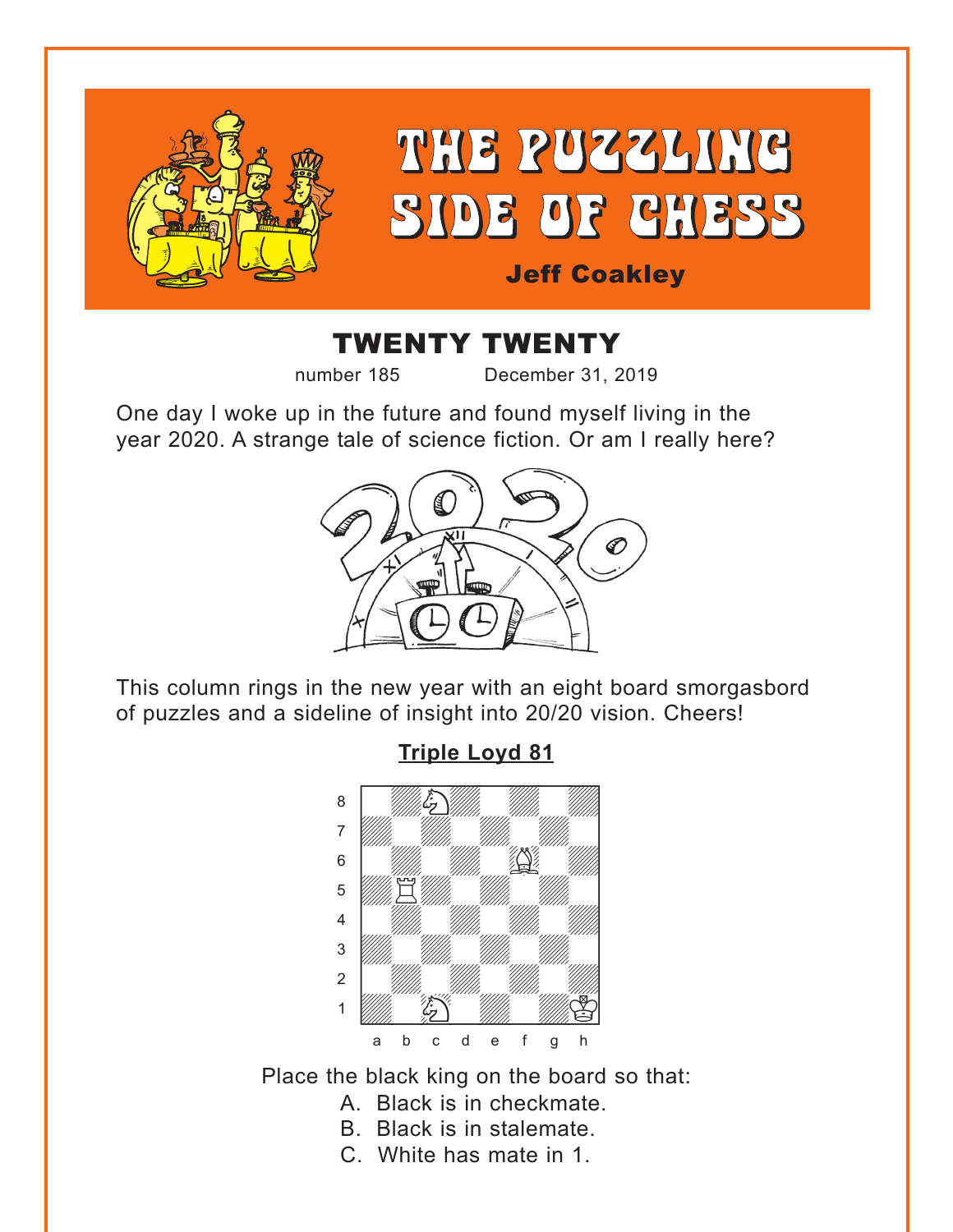#### **[Inverted Loyd 57](#page-8-0)**

<span id="page-1-0"></span>

Place three white pawns so that White has mate in 1.

#### **20/20**

Sharpness of vision is measured with a Snellen eye chart, invented in 1862 by Dutch ophthalmologist Herman Snellen.

The chart is viewed at a distance of 20 feet and the subject's ability to read letters of different sizes is compared to that of people with good vision. If you can read at 20 feet what a normal person can

read at 20 feet, then your eyesight is 20/20.

Obviously, not everyone meets the norm. Many people require glasses to improve their vision. If your eyesight is 20/25, that means that you have to be 20 feet from something to see what normal folk can see at 25 feet.

The two extremes of human vision are the ultrasharp 20/8 and the legally blind 20/200.

In much of the world, eyesight is measured by a fraction with numerator 6 metres. Good vision is 6/6. Same method, different units.

Did you know that the only letters used on traditional eye charts are C, D, E, F, L, N, O, P, T, Z?

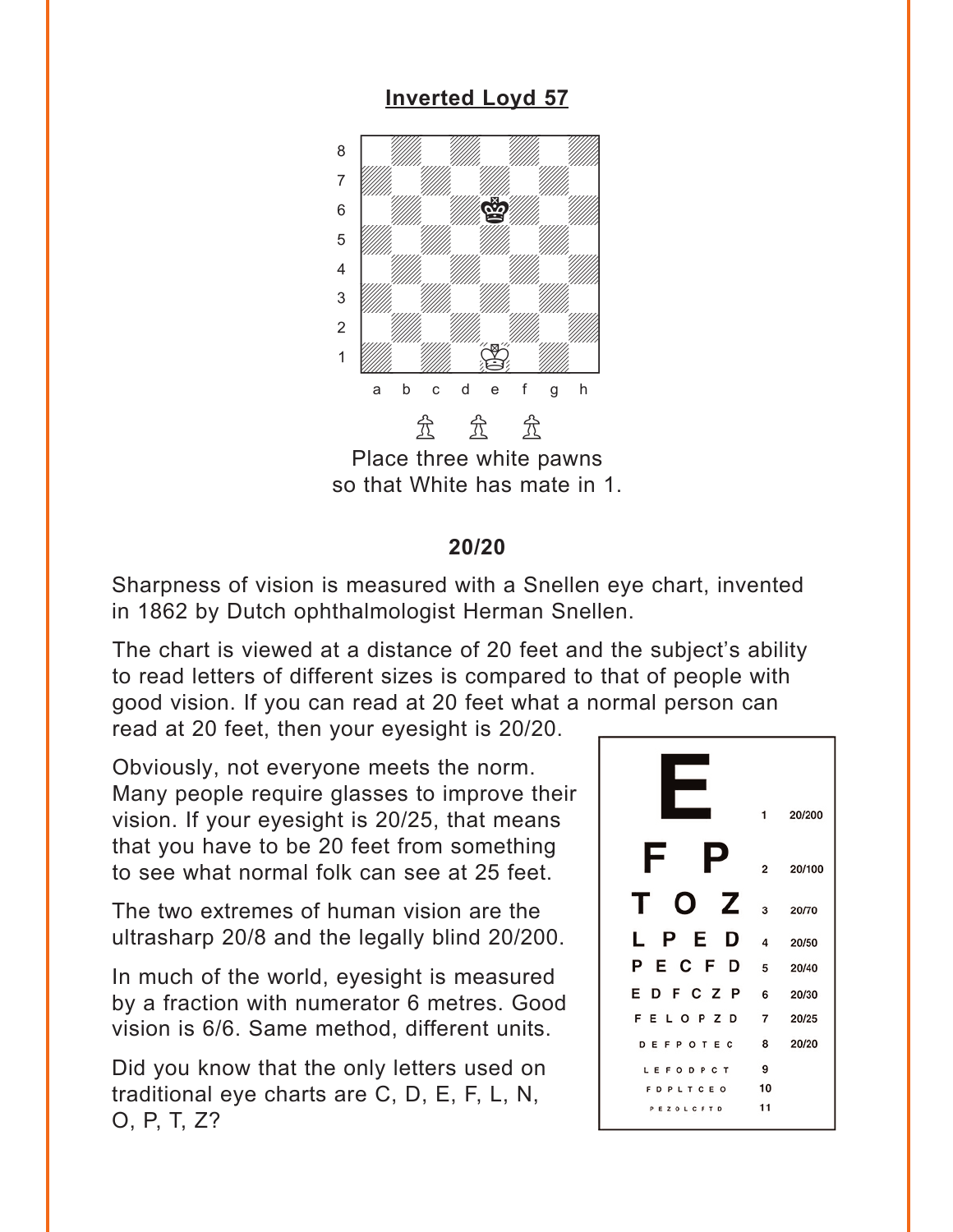<span id="page-2-0"></span>Surprisingly, the following construction task does not appear in any of the standard references for this sort of thing. For example, it is not covered in *Ultimate Themes* (1938) by T. R. Dawson or *A Guide To Fairy Chess* (1969) by Anthony Dickens. But surely someone has done it before.



#### **[Get Out of Check Maximizer](#page-8-0)**

Construct a position in which White has the most moves to get out of check.

The position must be legal, which means *reachable in an actual game*.



*Eagle Eye*

Human eyesight is superior to most animals. But not to birds of prey. It is estimated that an eagle's vision is 20/4, five times sharper than ours. The majestic bird also sees colours more vividly.

Their relatively large eyes take up half of an eagle's headspace!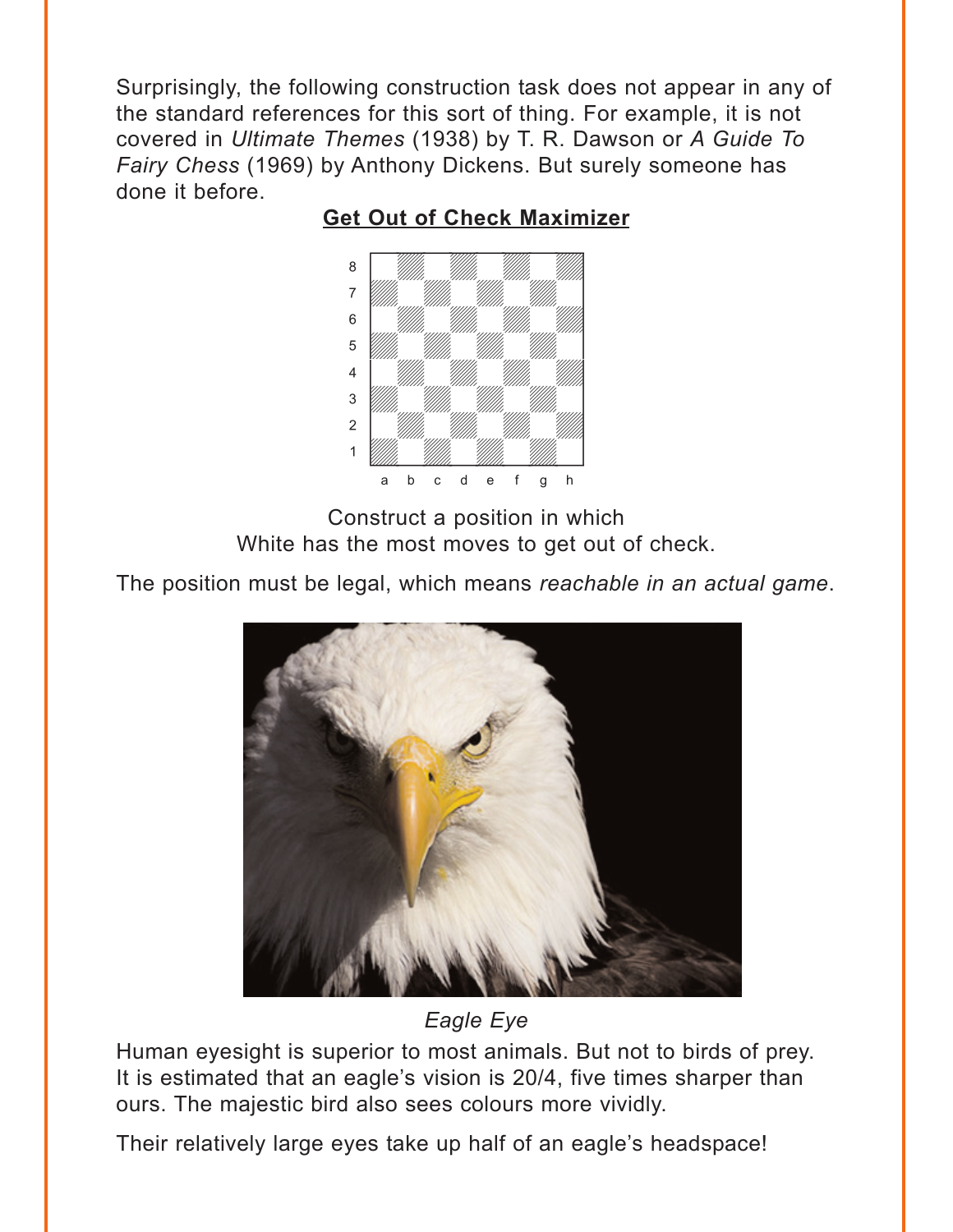<span id="page-3-0"></span>On the Puzzling Side, the regular length of proof games is four moves by each side. Anything more is labelled "longer". Here's one in five.

**Longer Proof Game 76** (5.0 moves)



This position was reached after Black's fifth turn. What were the moves?



**Horse Eyes** 

Animals don't wear glasses, but maybe they should. Their visual acuity is much less than humans. Horses 20/60, dogs 20/75, cats 20/100. They are also colour blind, seeing reds as shades of green.

But horses have one advantage over us. The placement of their eyes allows them to see 350 degrees without moving their head!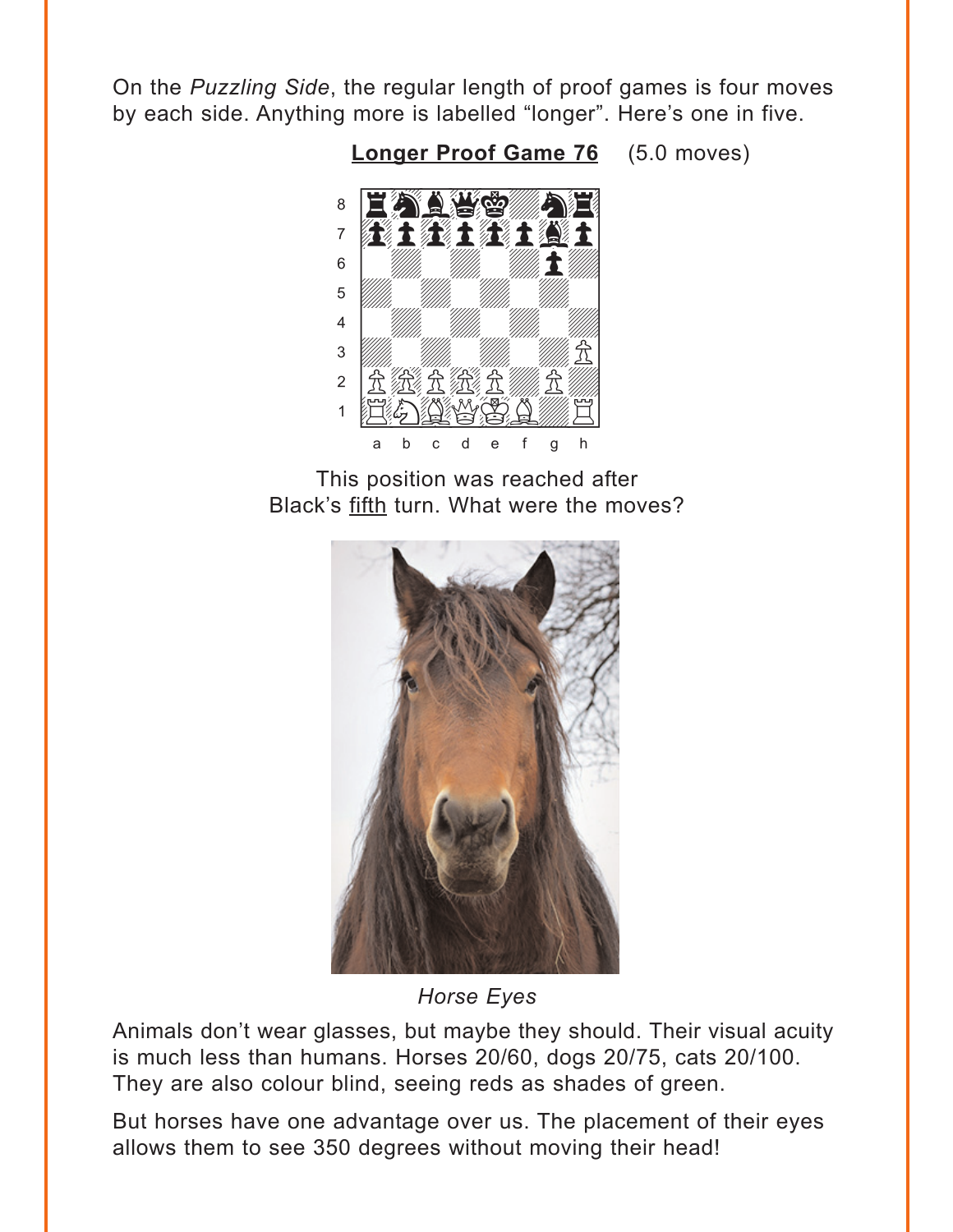<span id="page-4-0"></span>The next puzzle is a rerun of a *mate maximizer* task from column 59. The reason is the usual one. A new record has been set. This time by *Caïsay*, the clever chess engine of Adrian Storisteanu.

The new mark for two queens is 15 mates in 1. The record for three queens remains the same.



Construct a position with the following pieces so that White has the most mates in 1.

> A. \$\$P\$\$P\$ B. \$\$\$\$\$



Fifty years ago, a number 1 hit on the Billboard charts was a song by Dennis Zager and Richard Evans called *In the Year 2525.*

"If man is still alive, if woman can survive ..."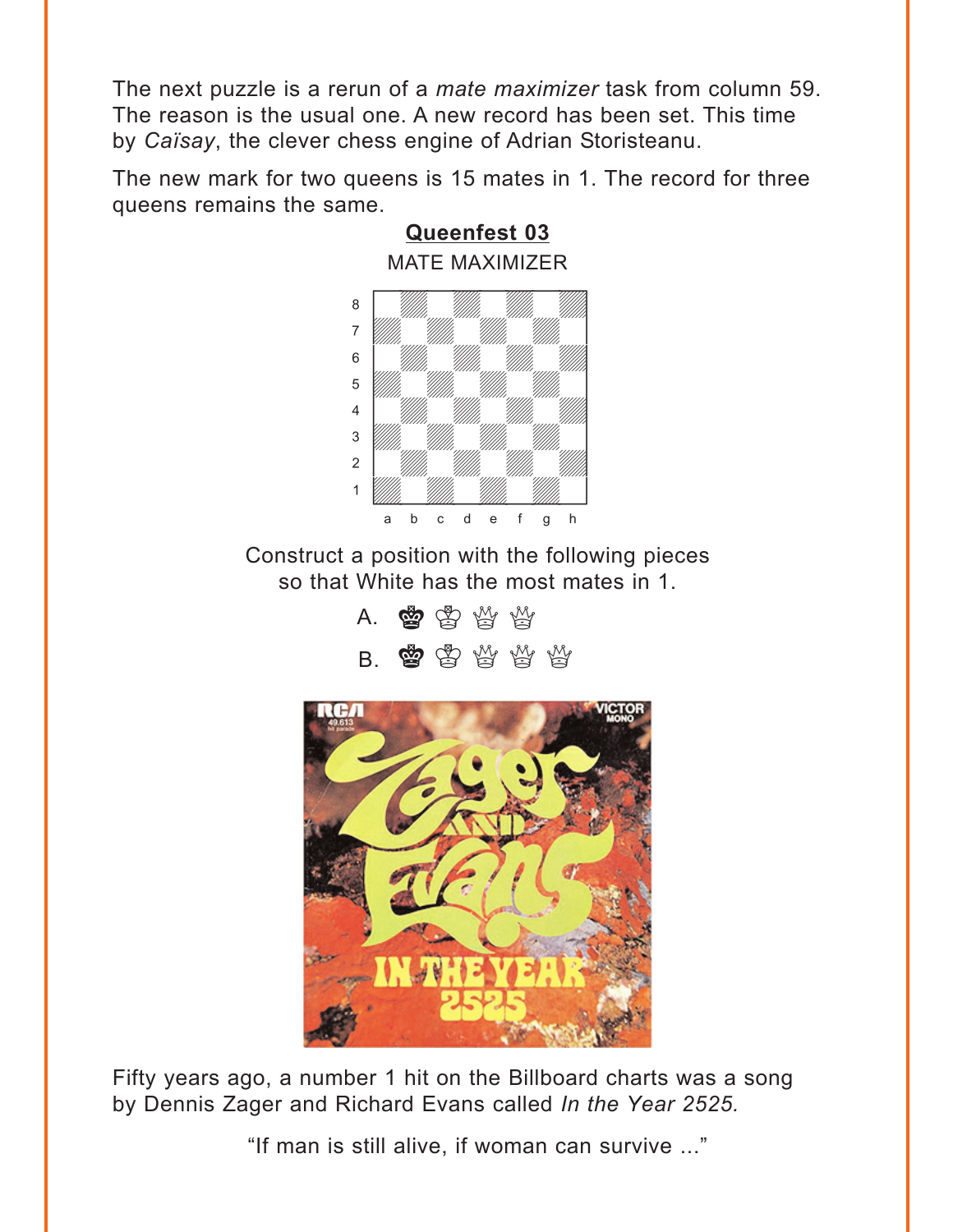#### **Multi-Wham 46**

<span id="page-5-0"></span>

series-mate in 29 White plays twenty-nine moves in a row to mate Black.

Only the last move may give check. Captures are allowed. White may not place their own king in check. Black does not get a turn.



Who's the Goof? 37



Why is this position illegal?

For complex "goofs" like this, the solution is normally a logical argument that proves a contradiction. Identifying a particular piece as the offending party is not usually possible.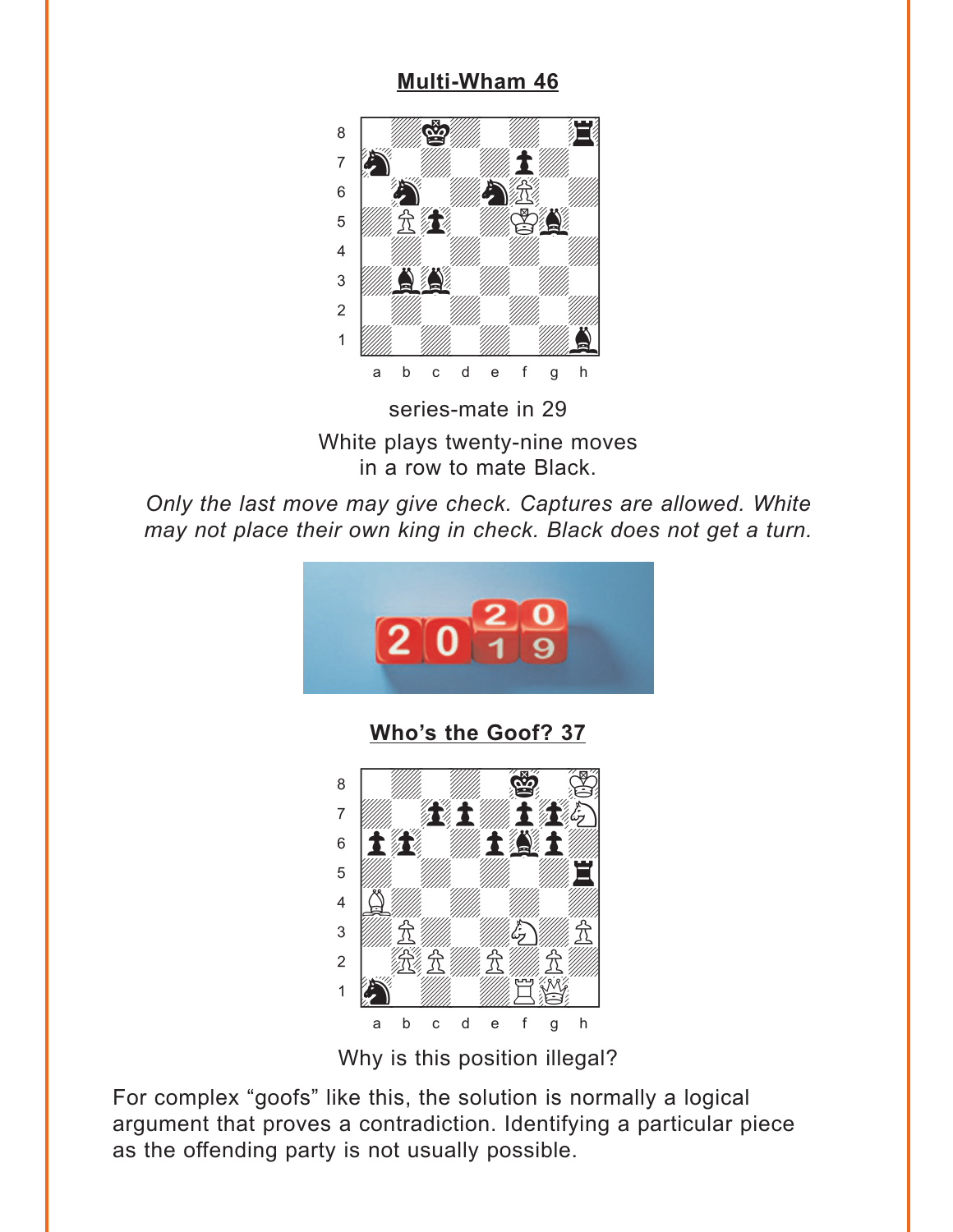<span id="page-6-0"></span>We close out the year with a colourful rebus. The letters spell both "twenty twenty" and "20/20"!

#### **[Rebus 25](#page-15-0)**



Each letter represents a different type of piece. Uppercase is one colour, lowercase is the other. Determine the position and the last move.

If you prefer solving without the colours, here's the plain diagram.









*Do you see how these pictures measure mental acuity?*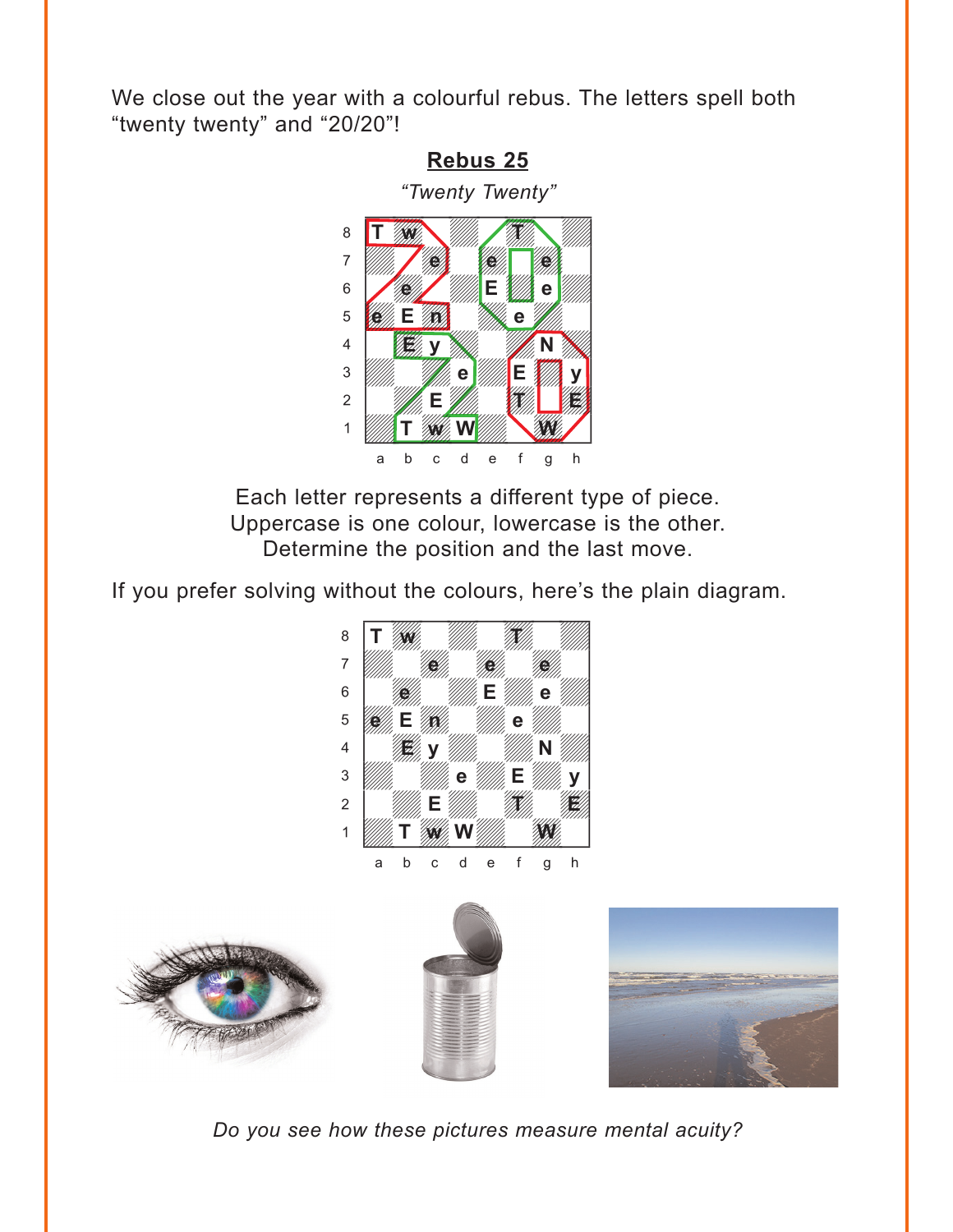## <span id="page-7-0"></span>**SOLUTIONS**

All problems by J. Coakley. The *queen mate maximizer* is from *Winning Chess Puzzles For Kids Volume 2* (2010). The others are *Puzzling Side of Chess* (2019). Rebus 25 is a joint composition with Andrey Frolkin. The record solution for the *two queen mate maximizer* is by Caïsay 4.0 (Adrian Storisteanu).

**PDF hyperlinks.** You can advance to the solution of any puzzle by clicking on the underlined title above the diagram. To return to the puzzle, click on the title above the solution diagram.

*Archives***.** Past columns are available in the *Puzzling Side* archives.



#### **[Triple Loyd 81](#page-0-0)**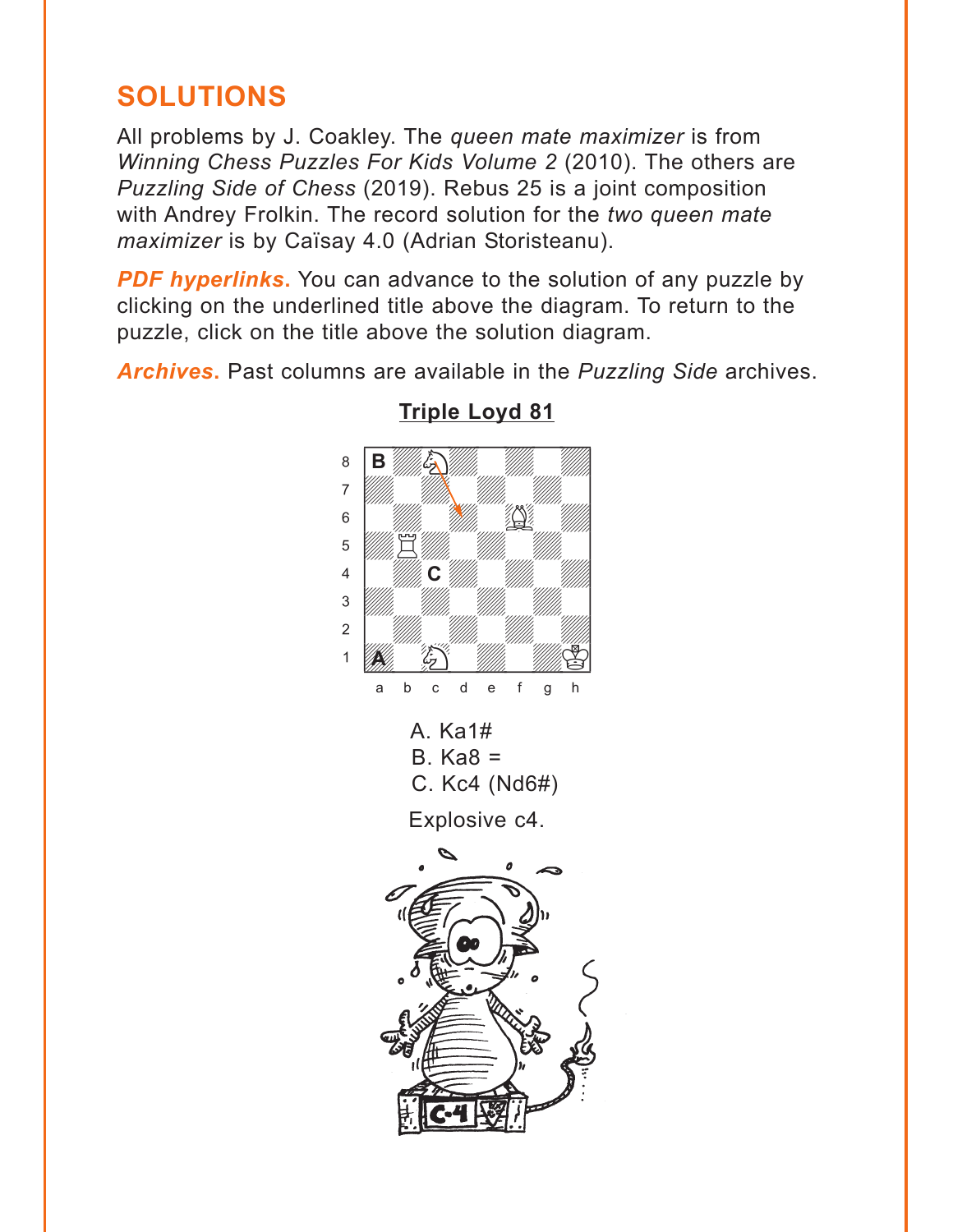<span id="page-8-0"></span>

e4, e5, e7 were added. 1.e8=Q# Three pawns in a queue.

#### **[Get Out of Check Maximizer](#page-2-0)**



40 moves to get out of check 42 moves to get out of check



 $Q26 + K4 + B4 + N4 + R2$   $Q20 + K4 + B4 + N4 + R2 + P8$ 

In the position on the right, each promotion on e8 to a different kind of piece counts separately. That is, there are four moves by the pawn on f7 to get out check. 1.fxe8=Q, 1.fxe8=R, 1.fxe8=B, 1.fxe8=N. This way of counting is the convention in chess problems.

The theoretical maximum is evidently 43, with all queens having 3 moves. Is it possible?

[*April 2021 diagram correction: white rooks on c2 g2.*]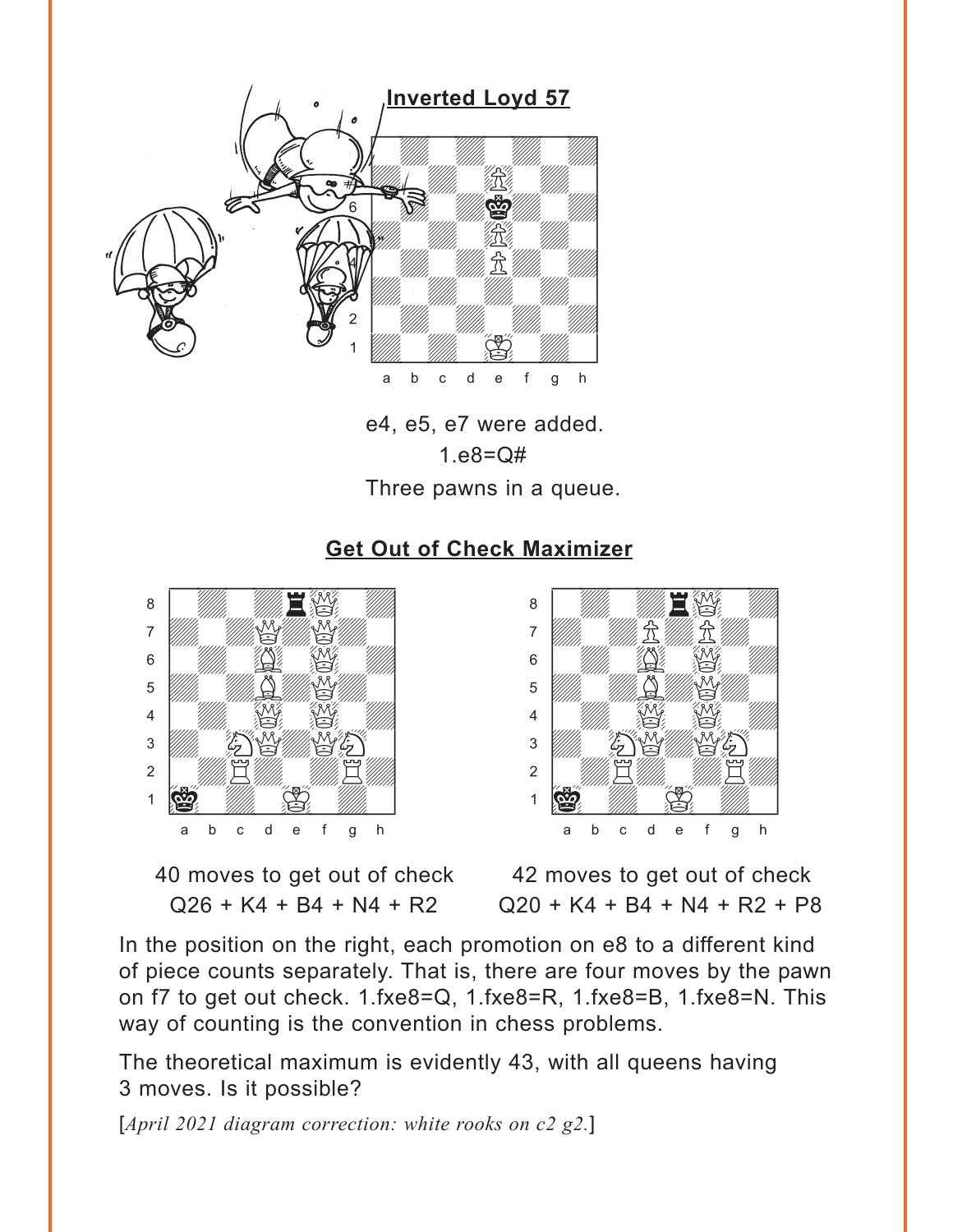<span id="page-9-0"></span>**Longer Proof Game 76** (5.0 moves)



1.f3 q6 2.f4 Bh6 3.Nf3 Bxf4 4.Ne5 Bxe5 5.h3 Bq7 F-pawn tempo and roundabout bishop!

(If you like retractors, Black could have played 5...Bq3#!)



Want to stump somebody at the next spelling bee? Here's your word.

#### ophthalmology

The "science of eyes" from Greek 'ophthalmos' (eye) and 'logia' (study). The string of letters -phth- is sure to eliminate a few competitors. And if that doesn't get them, maybe the L before the M will.

An ophthalmologist is a medical doctor specializing in the field of eye disorders. Unlike 'optometrist' or 'optic nerve', the consonant sound in the first syllable is not a P. It's an F. But many people, including me, still pronounce it "op-thalmologist", replacing "f" with "p".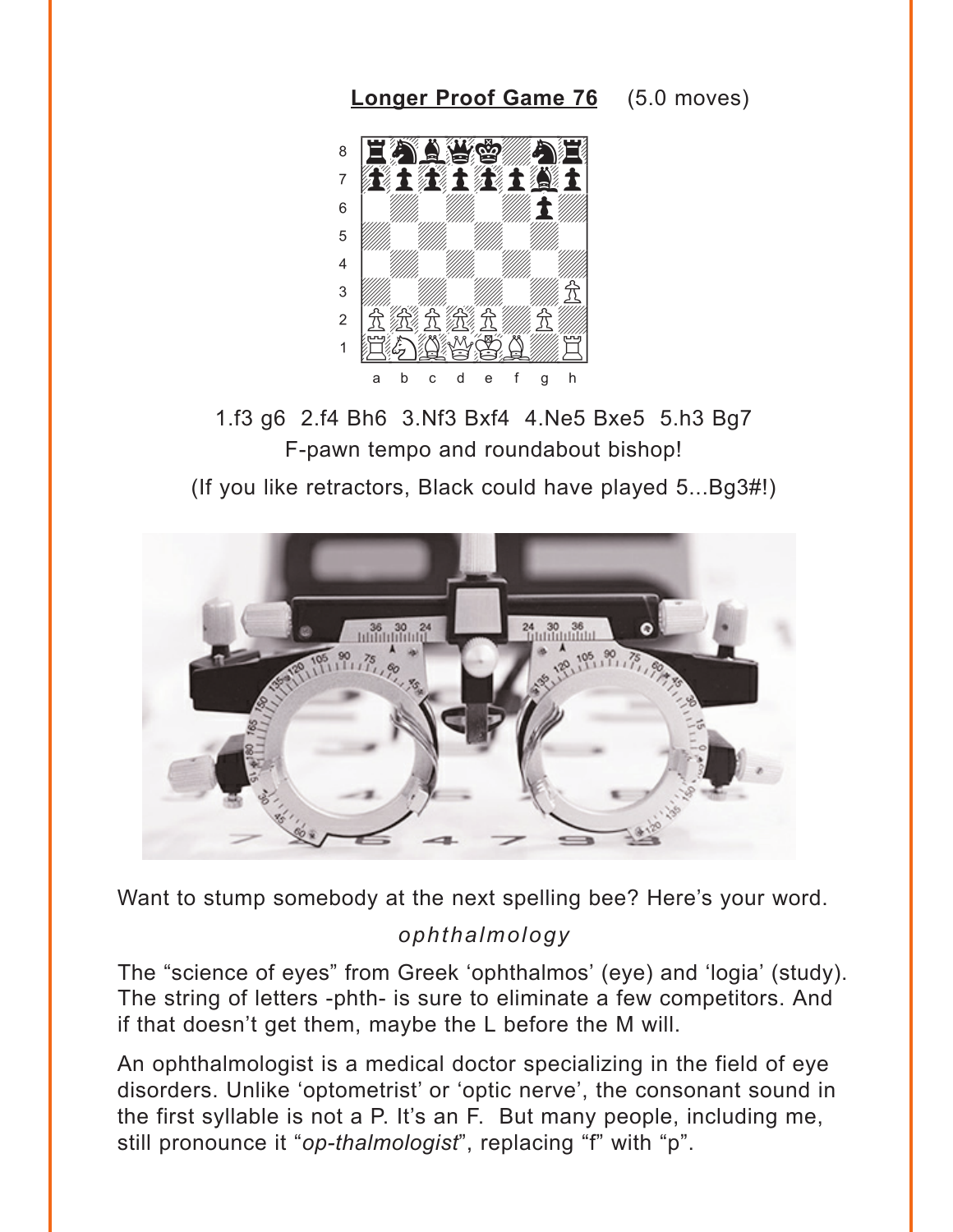<span id="page-10-0"></span>

15 mates in 1 Qa8# Qb5# Qdc6# Qcd7# Qdd7# Qcd8# Qdd8# Qe4# Qce5# Qde5 Qe6# Qcf7# Qdf7# Qg8# Qh5#

This breaks the old record of 14 from *Puzzling Side* column 59 and *Winning Chess Puzzles For Kids Volume 2* (2010).

#### **[B. Three Queens](#page-4-0)**

Jeff Coakley 2010 *Winning Chess Puzzles For Kids Volume 2* w\_\_\_\_\_\_\_\_w



The position is legal, based on an *en passant* capture. The last moves (with 嚠d6,  $\textcolor{blue}{\blacktriangle}$ e7,  $\textcolor{blue}{\hat{\triangle}}$ d5) were 1...e7-e5 2.d5xe6+ e.p. Kd6xe6. Caïsay determined this to be a unique solution! And also verified the records in column 59 for positions with 4 and 5 queens.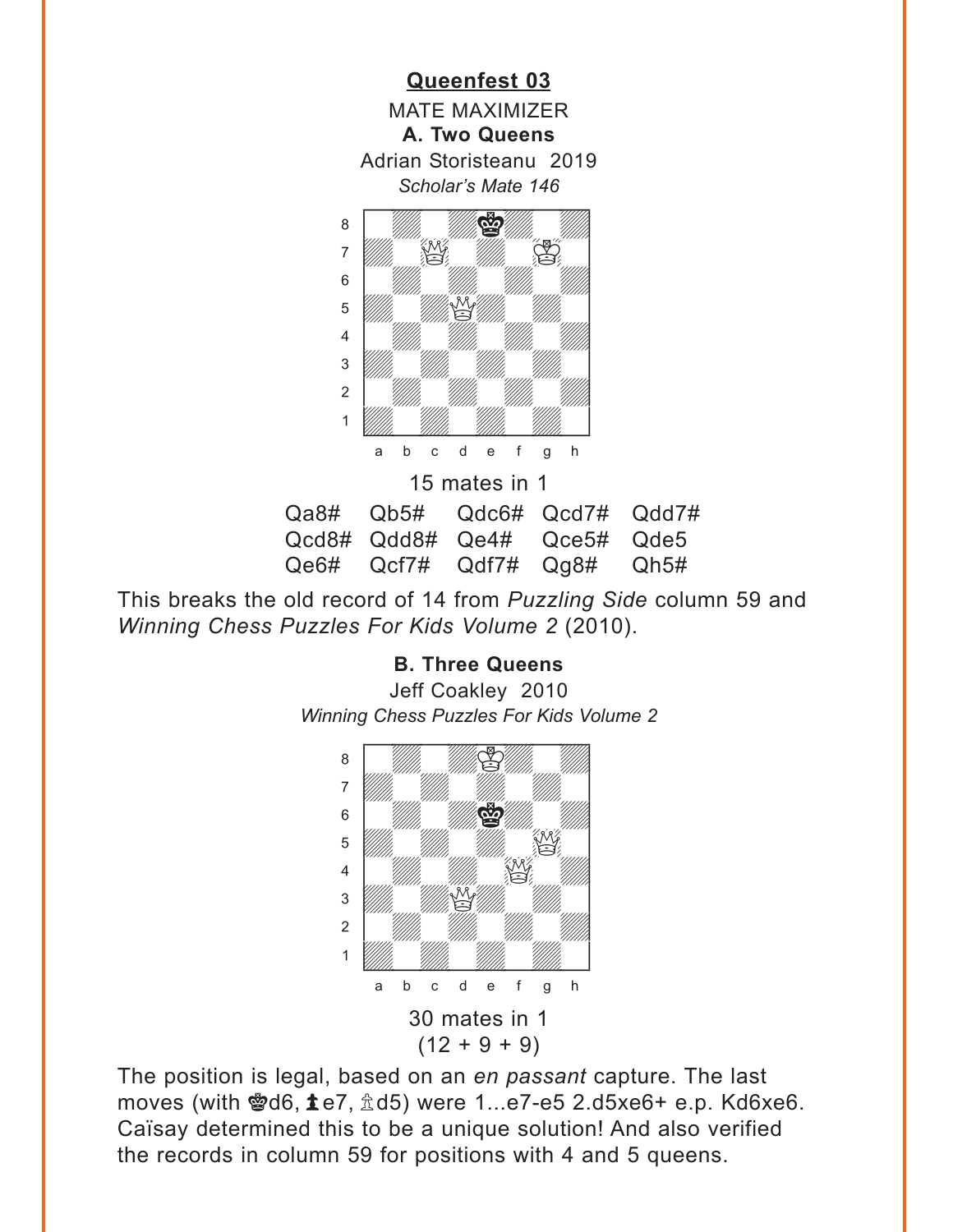#### **[Multi-Wham 46](#page-5-0)**

<span id="page-11-0"></span>

The first six moves are more or less forced, eliminating the bishop on c3 that prevents the king's passage through e5.

1.Kg4 2.Kg3 3.Kf2 4.Ke2 5.Kd3 6.Kxc3

Now a long and winding journey to f7, freeing the f-pawn. No need to take the bishop on b3.

7.Kd3 8.Ke2 9.Kf2 10.Kg3 11.Kg4 12.Kf5

Back to where he started.

13.Ke5 14.Kd6 15.Ke7 16.Kxf7



Before the f-pawn can advance, the king must go to d6.

17.Ke7 18.Kd6 19.f7 20.f8=N!

Underpromotions are the norm in series-mates.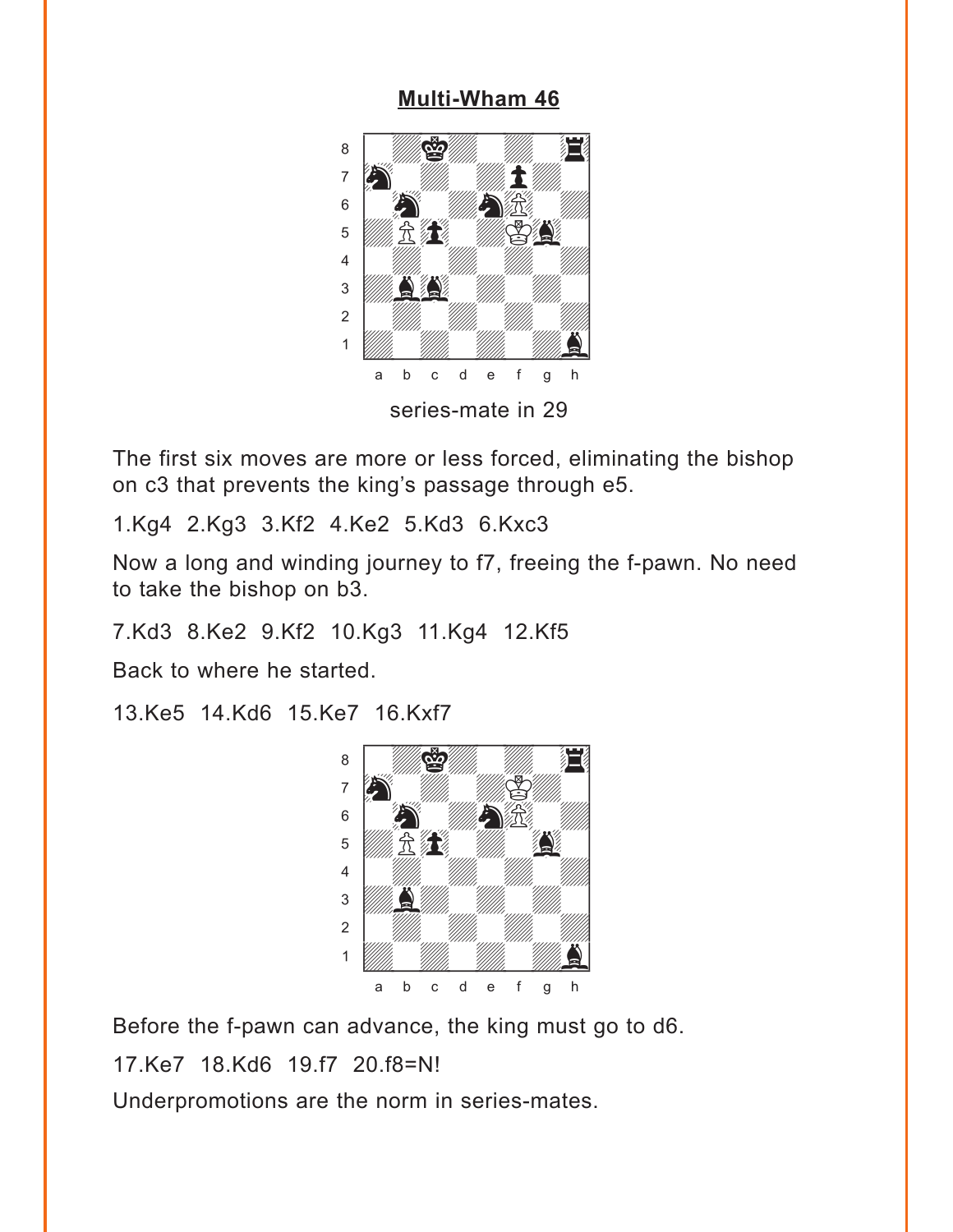

Promoting to bishop takes two moves too many. (*For example, 20.f8=B 21.Be7 22.Bd8 23.Bxb6 24.Bc7 25.b6 26.bxa7 27.a8=B 28.Bxh1 29.Ba8 30.Kc6 31.Bb7#*)

- 21.Nxe6 The knight removes the defender of c5 and takes his place for the coming mate.
- 22.Kxc5 23.Kxb6 24.Ka6 25.b6 26.bxa7 27.a8=N!



A second knight for mate in 2! A bishop is too slow. (*27.a8=B 28.Bd5 29.Bxb3 30.Nd4 31.Nc6 32.Kb6 33.Be6#*)

- 28.Ka7 Following in the path of the pawn to cover b8.
- 29.Nb6# The ever popular crowd-pleasing two knight mate!

# MMXX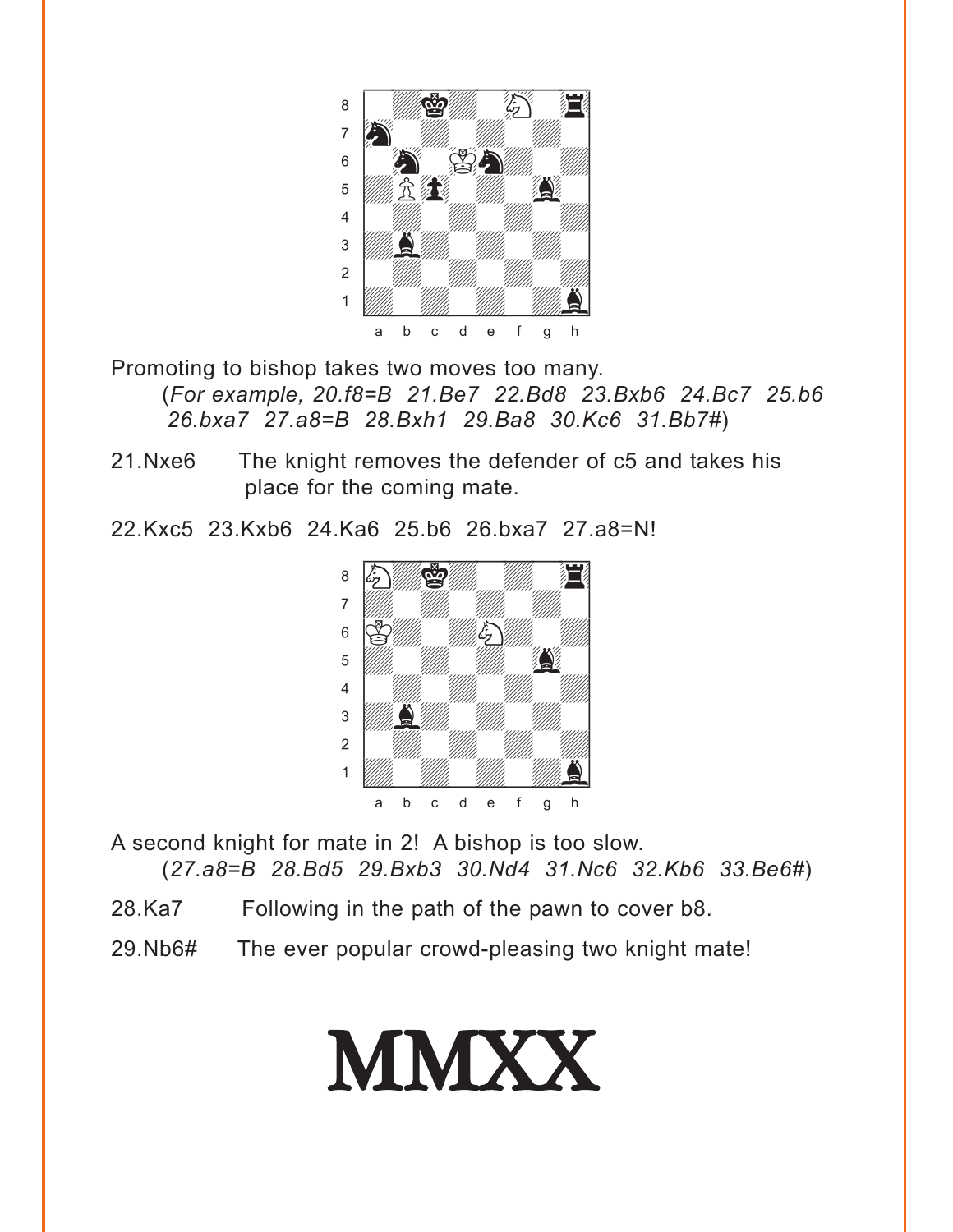#### **[Who's the Goof? 37](#page-5-0)**

<span id="page-13-0"></span>

As might be guessed, the goof involves the check by the knight at h7 and the earlier position before it got there from g5. Was the knight move a capture or not? Retroanalysis proves that neither possiblity is possible.

Let's start by eliminating a capture on h7. 1.Ng5-h7+ was not a capture because all missing black pieces were taken elsewhere.

Black is missing 4 pieces. One was captured by the doubled pawn on b3. Because of the unmoved pawns on e2 and g2, we know that the bishop on a4 is a promoted pawn. To escape the last rank, it had to promote on a8 or c8. For the missing d-pawn to reach either of those squares required 3 captures. That accounts for all the missing black pieces. So no capture was made on h7.

This means that prior to 1.Ng5-h7+, the white king was in check by the rook at h5. Once again there are two impossible possibilities. The previous move was either the discovered check ...hxg6+ or the capture ...Rh4xh5+. If the rook moved from h4, it had to be a capture or else the white king was already in check.

The discovered check ...hxg6+ was not the previous move by Black because then it would be impossible to have a white king on h8 inside the black wall of pawns and at the same time have a black rook at h5 outside of the black wall.

The white king could reach h8 through a6 and b7 and along the last rank after the move ...b7-b6. The black rook could reach h5 by escaping from the last rank after ...axb6 or ...bxa6 (before the other pawn captured on a6 or b6). But only one of these happenings could happen. The king's entry and the rook's exit are mutually exclusive.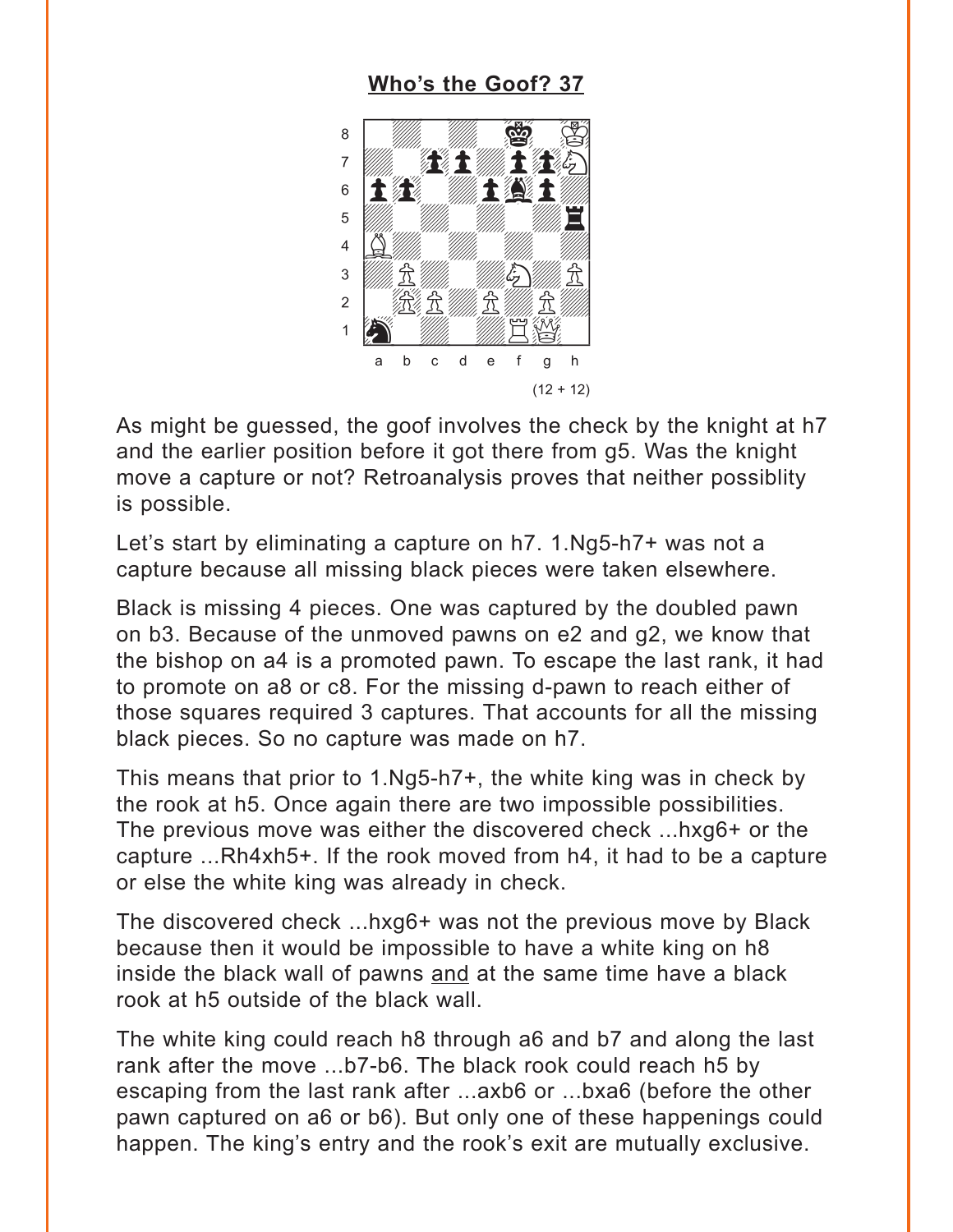

The previous move by Black was not the capture ...Rh4xh5+ because the only missing white piece available for capture is a dark-square bishop and h5 is a light square.

White is missing 4 pieces. One of them is the original light-square bishop which, because of the unmoved pawns on e2 and g2, must have been captured on f1. The missing white f-pawn was captured somewhere on the f-file. It could not leave the f-file or promote since that would require a capture and all missing black pieces were captured by other white pawns.

The other two missing white pieces are a rook and the dark-square bishop. The rook was captured on the light square g6 by the black h-pawn. That leaves the dark-square bishop which could not be captured on h5.

Therefore no possibility is possible. The position is illegal.

So who is the goof? Perhaps we should indict the black rook. But is the white king any less to blame? Or how about the knight on h7? The list of suspects is long.

Let's just say that there has been illegal activity and that no arrests are anticipated.

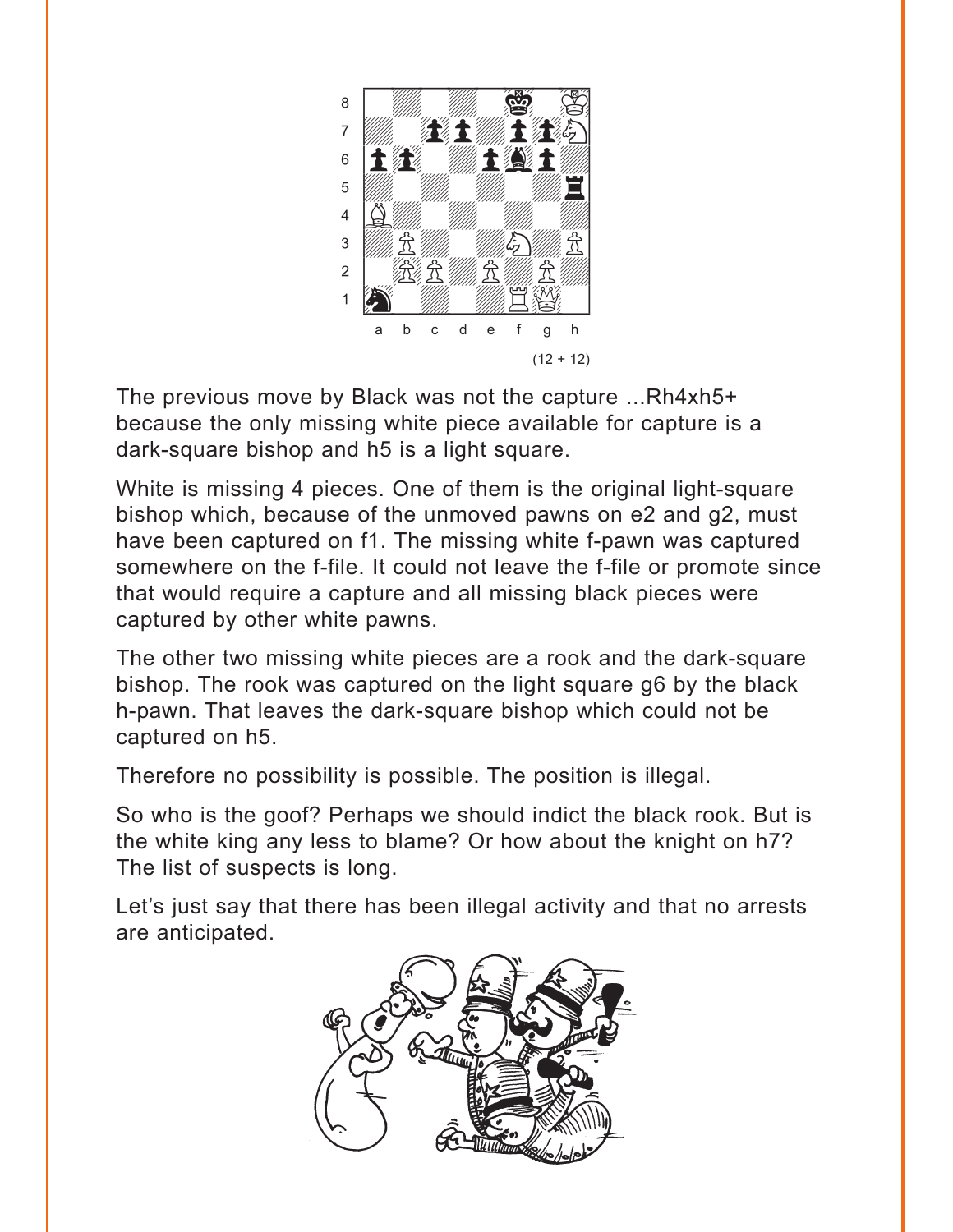**[Rebus 25](#page-6-0)** Andrey Frolkin & Jeff Coakley 2019 *Puzzling Side of Chess* "Twenty Twenty"

<span id="page-15-0"></span>

 $N = \mathbb{S}$  Only letter with one uppercase, one lowercase.

 $E \neq \hat{\mathbb{E}}$  If caps = white, then both kings would be in check.

If caps = black, then there are 14 passed pawns plus 2 promoted pieces (T's). This would require the capture of at least 8 pieces and there are only 6 missing pieces.

- $E \neq \mathcal{B} \mathbb{E}$  Both kings in check (b5 g6).
- $E \neq \hat{A}$  Both kings in check (b4 f5).

$$
E = \mathbf{\&} \qquad \qquad \underline{\text{Check (e6)}}.
$$

$$
Y \neq \mathcal{L} \ \mathbb{Z}
$$
 Both kings in check (b4 e6).

$$
Y \neq \mathcal{Q}
$$
 Both kings in check (e6 h3).

$$
Y = \hat{\mathbb{Z}}
$$

**caps = white** If caps = black, both kings in check (white pawn h3).

Now things get tricky. To determine piece assignment for T and W, we must consider the number of promoted pieces, passed pawns, and missing pieces.

There are 10 promoted knights (4E 6e) and 2 passed pawns. Plus at least 2 promoted T's. So there are at most 2 missing pawns.

There are a total of 6 missing pieces, 2 pawns and 4 officers. This is exactly enough to account for the number of captures necessary to create 14 "pro-passers" (promoted pieces + passed pawns).

Each 'pawn x pawn' capture can create 3 pro-passers.  $(2 \times 3 = 6)$ Each 'pawn x officer' capture can create 2 pro-passers.  $(4 \times 2 = 8)$